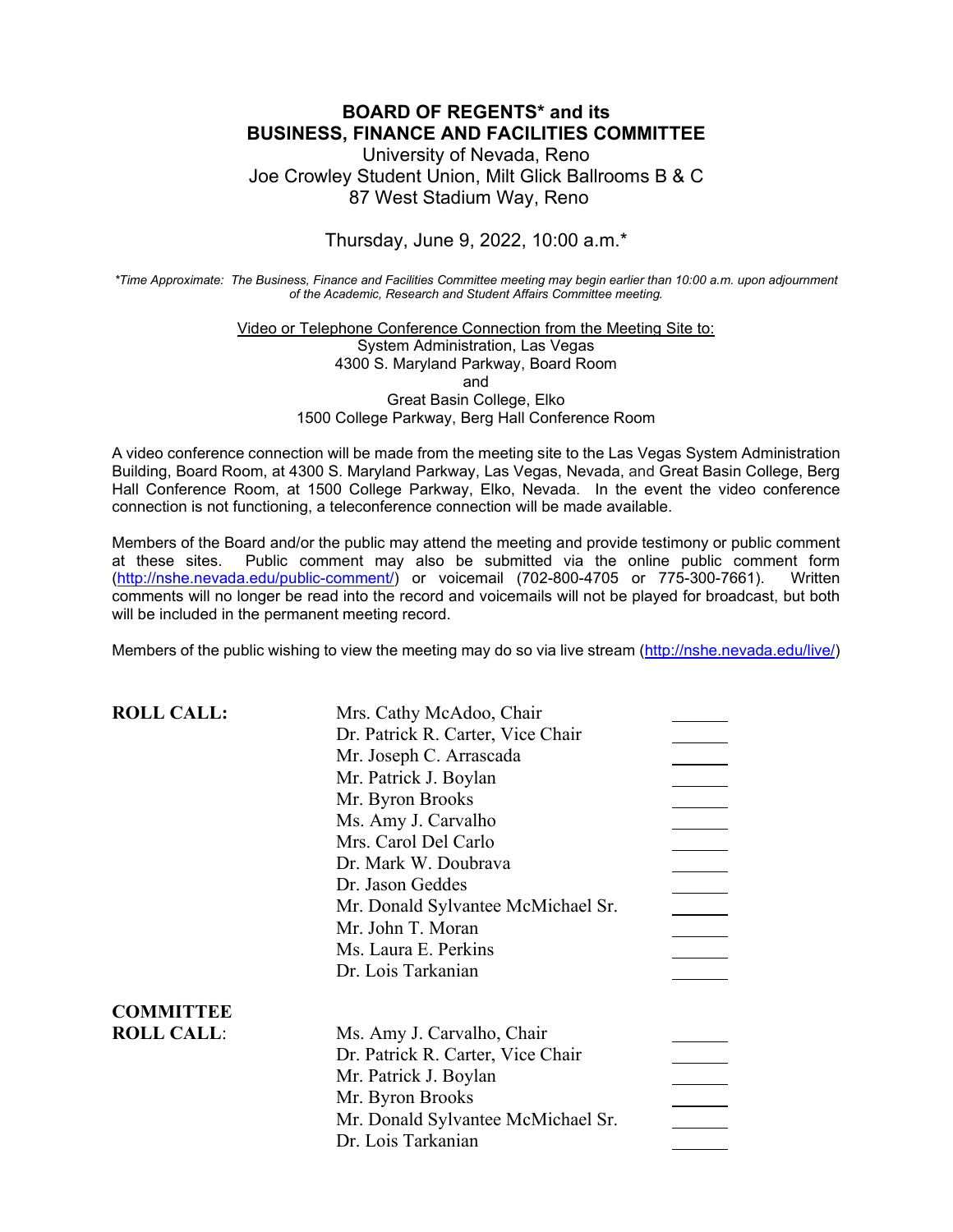In addition to the Business, Finance and Facilities Committee, this meeting is noticed as a meeting of the Board of Regents to allow other Regents who may wish to attend to participate.

#### **IMPORTANT INFORMATION ABOUT THE AGENDA AND PUBLIC MEETING**

**NOTE:** Below is an agenda of all items scheduled to be considered. Notification is hereby provided that items on the agenda may be taken out of the order presented, including moving an item to a different day if the meeting is noticed for more than one day, two or more agenda items may be combined for consideration, and an agenda item may be removed from the agenda or discussion relating to an item on the agenda may be delayed at any time.

In accordance with the Board of Regents' Bylaws, Title 1, Article V, Section 18, items voted on may be the subject of a motion to reconsider at this meeting. A motion to reconsider an item may be made at any time before adjournment of this meeting. Similarly, if an item is tabled at any time during the meeting, it may, by proper motion and vote, be taken from the table and thereafter be the subject of consideration and action at any time before adjournment of this meeting.

\*The Board of Regents, at its regularly scheduled meetings, meets concurrently with its committees (Academic, Research and Student Affairs; Audit, Compliance and Title IX; Business, Finance and Facilities; Health Sciences System; Inclusion, Diversity, Equity and Access; Security; and Workforce). The Board's committee meetings take place in accordance with the agendas published for those committees. Regents who are not members of the committees may attend the committee meetings and participate in the discussion of committee agenda items. However, action items will only be voted on by the members of each Committee, unless a Regent is temporarily made a member of that Committee under Board of Regents Bylaws, Title 1, Article VI, Section 6. The full Board of Regents will consider committee action items in accordance with the Board of Regents agenda published for the current or for a subsequent meeting.

In accordance with the Board of Regents' Bylaws, Title 1, Article V, Section 12, a quorum may be gained by telephonic, video, or electronic transmission provided that notice to that effect has been given.

Some agenda items are noted as having accompanying reference material. Reference material may be accessed on the electronic version of the agenda by clicking the reference link associated with a particular item. The agenda and associated reference material may also be accessed on the Internet by visiting the Board of Regents' website at:

<https://nshe.nevada.edu/leadership-policy/board-of-regents/meeting-agendas/>

Many public libraries have publicly accessible computer terminals. Copies of the reference material and any additional support materials that are submitted to the Board of Regents' Office and then distributed to the members of the Board of Regents after the posting of this agenda but before the meeting, will be made available as follows: 1. Copies of any such materials are available at the Board of Regents' Office at 2601 Enterprise Road, Reno, Nevada and the Board of Regents' Office at 4300 South Maryland Parkway, Las Vegas, Nevada. A copy may be requested by calling Angela R. Palmer at (775) 784-3465; 2. Copies of any such materials will also be available at the meeting site.

Reasonable efforts will be made to assist and accommodate physically disabled persons attending the meeting. Please call the Board office at (775) 784-4958 in advance so that arrangements may be made.

#### **1. PUBLIC COMMENT INFORMATION ONLY**

Public comment will be taken during this agenda item. No action may be taken on a matter raised under this item until the matter is included on an agenda as an item on which action may be taken. Comments will be limited to three minutes per person. Persons making comment will be asked to begin by stating their name for the record and to spell their last name. The Committee Chair may elect to allow additional public comment on a specific agenda item when that agenda item is being considered.

In accordance with Attorney General Opinion No. 00-047, as restated in the Attorney General's Open Meeting Law Manual, the Committee Chair may prohibit comment if the content of that comment is a topic that is not relevant to, or within the authority of, the Board of Regents, or if the content is willfully disruptive of the meeting by being irrelevant, repetitious, slanderous, offensive, inflammatory, irrational or amounting to personal attacks or interfering with the rights of other speakers.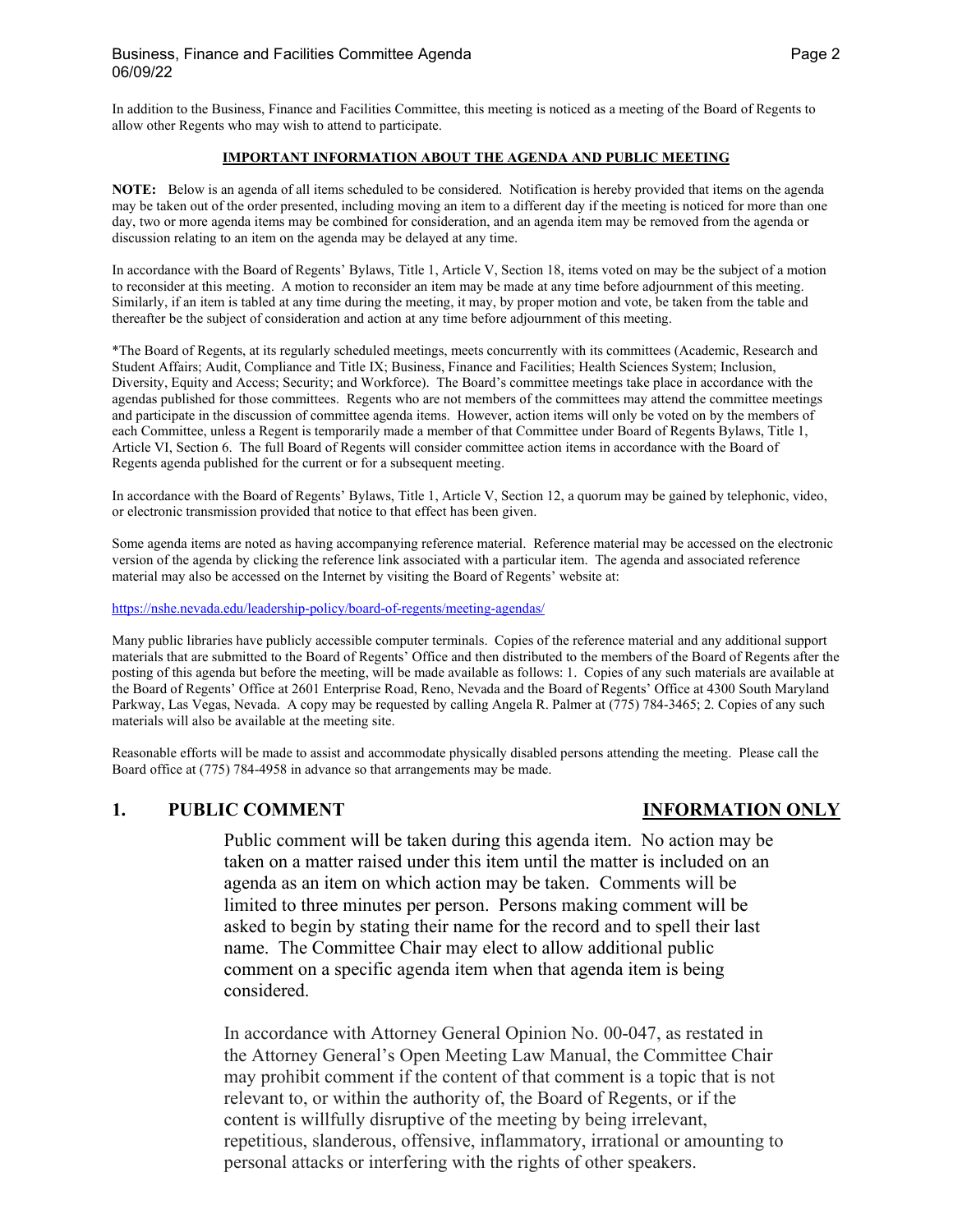#### **2. MINUTES FOR POSSIBLE ACTION**

The Committee will consider approval of the March 3, 2022, meeting minutes. *[\(Ref. BFF-2\)](https://nshe.nevada.edu/wp-content/uploads/file/BoardOfRegents/Agendas/2022/06-jun-mtgs/bff-refs/BFF-2.pdf)*

*ESTIMATED TIME: 5 mins.*

### **3. THIRD QUARTER FISCAL YEAR 2021-2022 INFORMATION ONLY FISCAL EXCEPTIONS**

The Third Quarter Fiscal Year 2021-2022 Report of Fiscal Exceptions of Self-Supporting Accounts will be presented. *[\(Refs. BFF-3a](https://nshe.nevada.edu/wp-content/uploads/file/BoardOfRegents/Agendas/2022/06-jun-mtgs/bff-refs/BFF-3a.pdf) and [BFF-3b\)](https://nshe.nevada.edu/wp-content/uploads/file/BoardOfRegents/Agendas/2022/06-jun-mtgs/bff-refs/BFF-3b.pdf)*

*ESTIMATED TIME: 5 mins.*

### **4. THIRD QUARTER FISCAL YEAR 2021-2022 INFORMATION ONLY BUDGET TRANSFERS, STATE SUPPORTED OR SELF-SUPPORTING OPERATING BUDGETS**

NSHE institutions indicated there were no transfers between functional areas greater than \$500,000 during the Third Quarter Fiscal Year 2021- 2022.

*ESTIMATED TIME: 5 mins.*

#### **5. PROPOSED REVISIONS TO THE STUDENT FEE INFORMATION ONLY BALANCE REPORT**

Chief Financial Officer Andrew Clinger will present proposed revisions to the Student Fee Balance Report based on the request of the Board of Regents. *[\(Ref. BFF-5\)](https://nshe.nevada.edu/wp-content/uploads/file/BoardOfRegents/Agendas/2022/06-jun-mtgs/bff-refs/BFF-5.pdf)*

*ESTIMATED TIME: 10 mins.*

# **6. PURCHASE OF PROPERTY LOCATED WITHIN FOR POSSIBLE ACTION THE UNLV HARRY REID RESEARCH AND TECHNOLOGY PARK AT 8350 BRIOVA DRIVE – UNLV**

University of Nevada, Las Vegas President Keith E. Whitfield requests approval to purchase the Property (including the building and the assignment of the underlying ground lease to UNLV) located at 8350 Briova Drive, Las Vegas, Nevada, and bearing Clark County Assessor Parcel Number 163-33-401-020. President Whitfield further requests the Chancellor be authorized to finalize, approve, and execute a purchase and sale agreement, along with any other ancillary agreements, as required to implement the purchase of the Property, including but not limited to conveyances, easements, and right of ways. *[\(Ref. BFF-6\)](https://nshe.nevada.edu/wp-content/uploads/file/BoardOfRegents/Agendas/2022/06-jun-mtgs/bff-refs/BFF-6.pdf)*

*FISCAL IMPACT: Costs associated with the purchase of the Property, in part or fully, are desired to be funded by federal grant funds, if awarded. If the federal grant funds are not awarded, the Property purchase, or a portion therein, will be funded by UNLV internal resources, including (primarily) UNLV investment income.*

*ESTIMATED TIME: 10 mins.*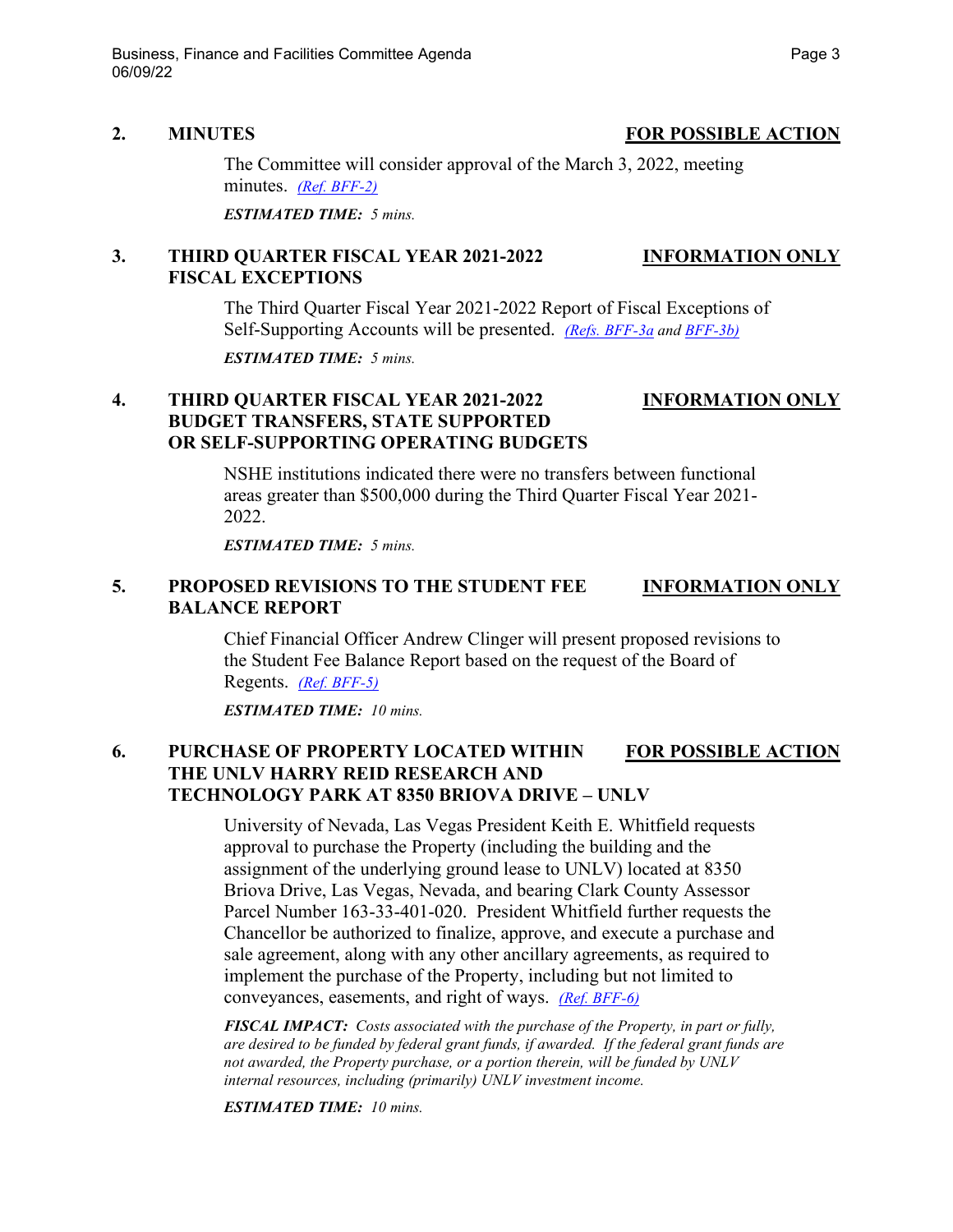### **7. TRANSFER OF DRI'S STORM PEAK FOR POSSIBLE ACTION LABORATORY TO THE UNIVERSITY OF UTAH – DRI**

Desert Research Institute President Kumud Acharya requests approval to transfer DRI's Storm Peak Laboratory to the University of Utah. *[\(Ref. BFF-7\)](https://nshe.nevada.edu/wp-content/uploads/file/BoardOfRegents/Agendas/2022/06-jun-mtgs/bff-refs/BFF-7.pdf)*

*FISCAL IMPACT: None.* 

*ESTIMATED TIME: 10 mins.*

## **8. MEMORANDUM OF UNDERSTANDING INFORMATION ONLY BETWEEN THE UNIVERSITY OF NEVADA, RENO AND WASHOE COUNTY SCHOOL DISTRICT FOR A FIRST OPTION TO PURCHASE REAL PROPERTY – UNR**

University of Nevada, Reno President Brian Sandoval will present information on the strategic opportunity this MOU provides for future property acquisition and in recognition of the collaboration between the Washoe County School District and the University. *[\(Ref. BFF-8\)](https://nshe.nevada.edu/wp-content/uploads/file/BoardOfRegents/Agendas/2022/06-jun-mtgs/bff-refs/BFF-8.pdf)*

*FISCAL IMPACT: No fiscal impact at this time; future acquisition will be subject to Board of Regents approval, including acquisition costs related to the transition, at the time of purchase.* 

*ESTIMATED TIME: 10 mins.*

### **9. UNIVERSITY OF NEVADA, RENO SOUTHERN INFORMATION ONLY NEVADA 4-H YOUTH DEVELOPMENT CAMP IN LINCOLN COUNTY UPDATE – UNR**

University of Nevada, Reno President Brian Sandoval will present an update on the opportunity for the University of Nevada, Reno Cooperative Extension to partner with Clark and Lincoln counties. *[\(Ref. BFF-9\)](https://nshe.nevada.edu/wp-content/uploads/file/BoardOfRegents/Agendas/2022/06-jun-mtgs/bff-refs/BFF-9.pdf)*

*FISCAL IMPACT: No fiscal impact at this time. The anticipated operating lease will be subject to Board of Regents approval, and funding for camp Operations and Maintenance activities is anticipated to be a maintenance adjustment submitted as part of the NSHE 2023-25 biennial budget request.* 

*ESTIMATED TIME: 10 mins.*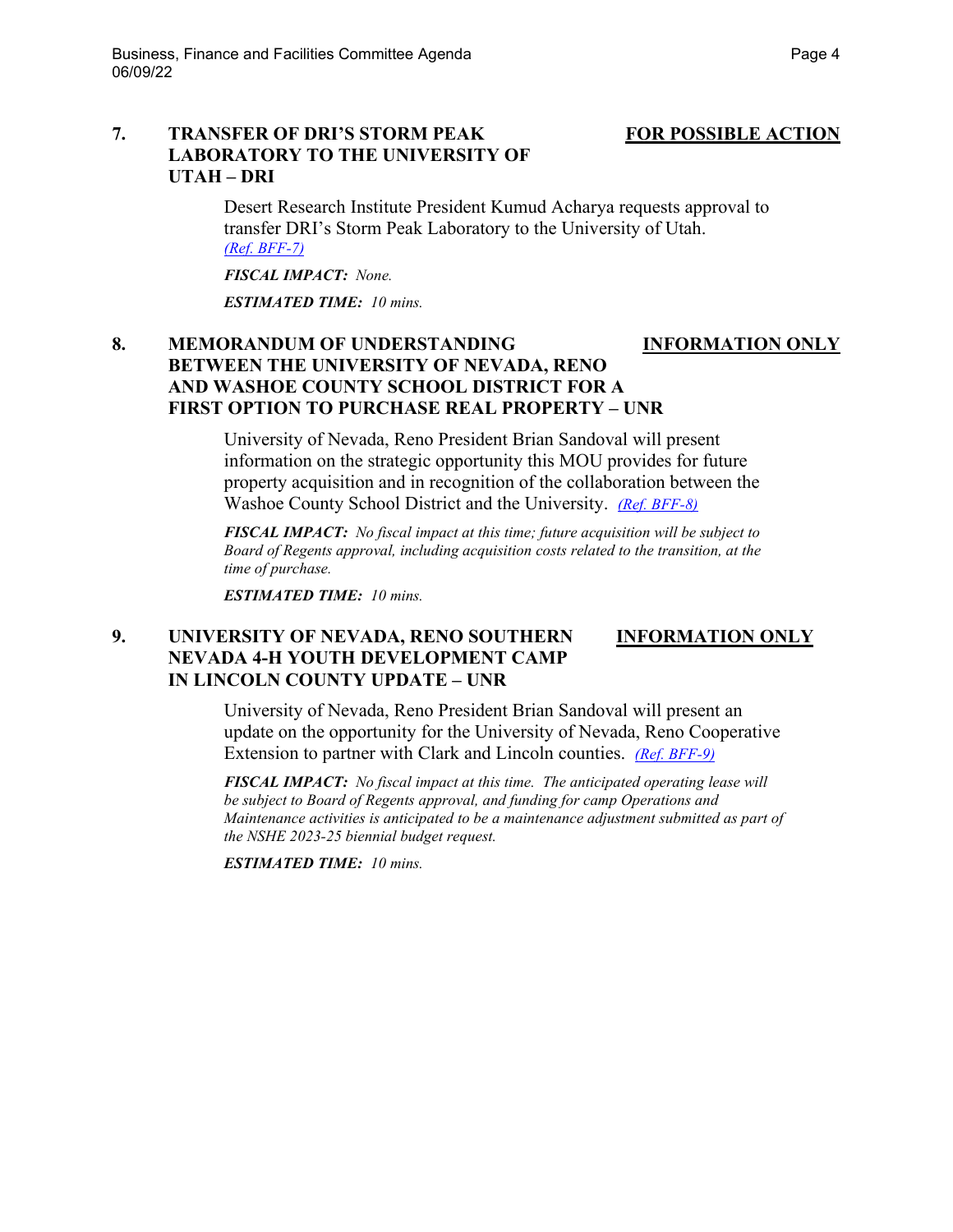### 10. LEASE AGREEMENT BETWEEN FOR POSSIBLE ACTION **COLLEGE OF SOUTHERN NEVADA AND CITY OF LAS VEGAS – CSN**

College of Southern Nevada President Federico Zaragoza requests approval of the Interlocal Contract for the Lease (the "Lease") of real property located at 350 West Washington Avenue, Suite #118, Las Vegas, Nevada (also known as the Historic Westside School). President Zaragoza further requests that the Chancellor be granted authorization to execute the Lease. *[\(Ref. BFF-10\)](https://nshe.nevada.edu/wp-content/uploads/file/BoardOfRegents/Agendas/2022/06-jun-mtgs/bff-refs/BFF-10.pdf)*

*FISCAL IMPACT: The total cost for the Lease for the 120-month term is \$53,553.60, and \$106,660.80 if all Lease renewal options are exercised. All sums payable under the lease will be funded by the CSN Division of Workforce & Economic Development (DWED).*

*ESTIMATED TIME: 10 mins.*

#### **11. NEW BUSINESS INFORMATION ONLY**

## Items for consideration at future meetings may be suggested. Any discussion of an item under "New Business" is limited to description and clarification of the subject matter of the item, which may include the reasons for the request, and no substantive discussion may occur at this meeting on new business items in accordance with the Nevada Open Meeting Law (NRS 241.010 *et seq*.).

*ESTIMATED TIME: 5 mins.*

# **12. PUBLIC COMMENT INFORMATION ONLY**

Public comment will be taken during this agenda item. No action may be taken on a matter raised under this item until the matter is included on an agenda as an item on which action may be taken. Comments will be limited to three minutes per person. Persons making comment will be asked to begin by stating their name for the record and to spell their last name. The Committee Chair may elect to allow additional public comment on a specific agenda item when that agenda item is being considered.

In accordance with Attorney General Opinion No. 00-047, as restated in the Attorney General's Open Meeting Law Manual, the Committee Chair may prohibit comment if the content of that comment is a topic that is not relevant to, or within the authority of, the Board of Regents, or if the content is willfully disruptive of the meeting by being irrelevant, repetitious, slanderous, offensive, inflammatory, irrational or amounting to personal attacks or interfering with the rights of other speakers.